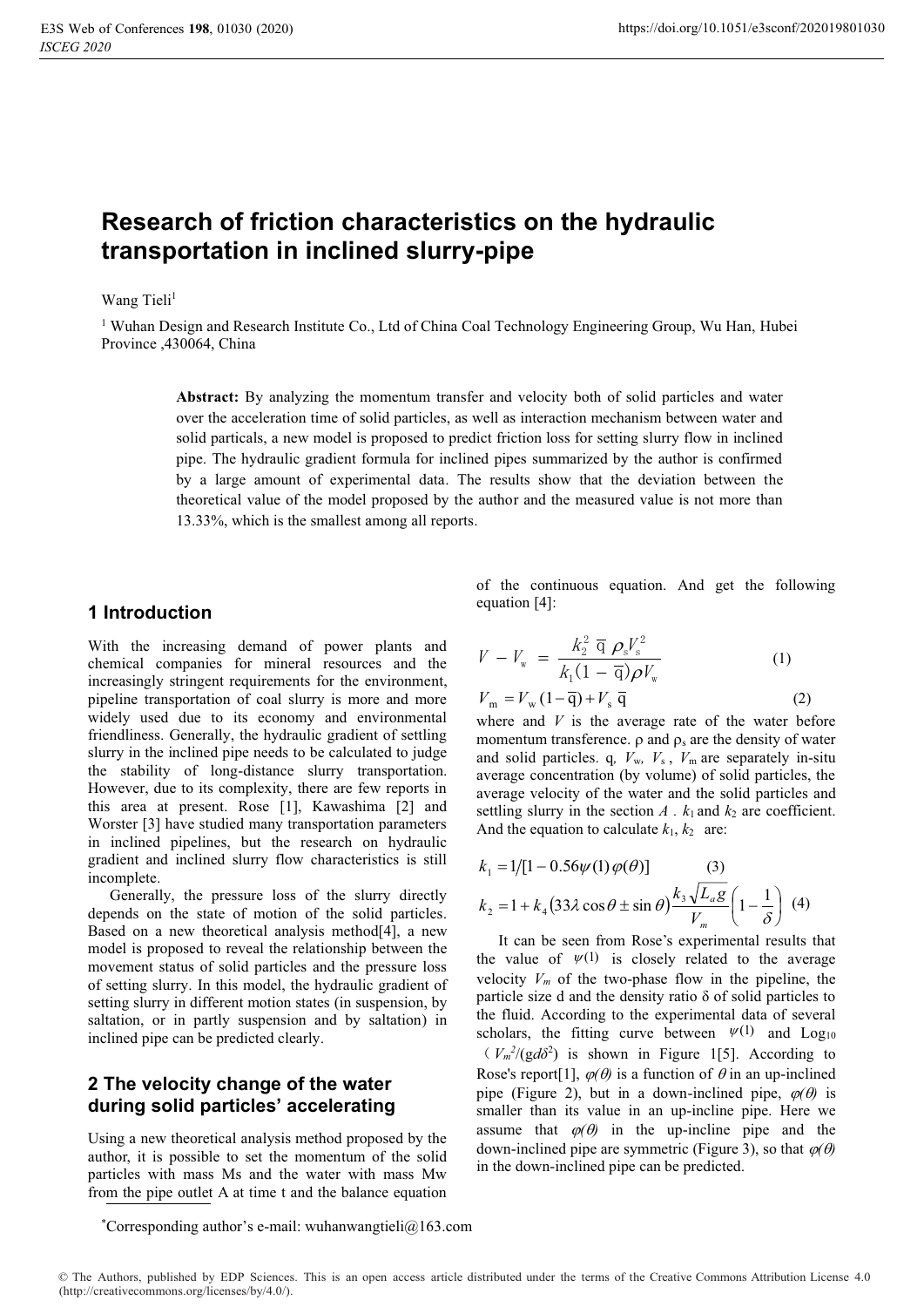

In equation (4),  $\delta = \rho_s/\rho$ ,  $k_3 = 3.742$ ,  $\lambda$  is friction factor. When solid particles are transported in a suspended state,  $k_4$  represents the proportional coefficient of the solid particles in the sliding state to the total weight of the solid particles, so when all solid particles are suspended,  $k_4 = 0$ ; when all solid particles are transported in a saltation state,  $k_4 = 1$ ; When part of the solid particles are transported in a suspended state and another part is transported in a saltation state,  $k_4 = V_t/V_m$ , where  $V_m$  is the average velocity of the condensed slurry,  $V_t$  is the final velocity of the particles, and La is the length of the pipe required to fully accelerate the solid, the calculation formula is as follows:

$$
L_a = 6D \left( \frac{M_s}{\rho \sqrt{g} \sqrt{D^5}} \sqrt{\frac{D}{d} \frac{\rho_s}{\rho}} \right)^{\frac{1}{3}}
$$
(5)

Where D represents the diameter of the pipe, d stands

 $\varphi(\theta)$  and  $\theta$  for down-inclined pipe

for the diameter of the solid particles,  $M_s$  is the mass flow rate of the solid, and g stands for the acceleration due to gravity [1].

 $\theta$ 

# **3 Analysis of the forces that the solid particles exerted**

As shown in Figure 4, when the slurry flows in the inclined pipe, the solid particles are subjected to four forces, which are the drag force of the fluid on the particles  $(F_D)$ , the gravity sliding component of the solid particles  $(W_b\sin(\theta))$ , and the interference forces of other particles  $(F_h)$  and the friction against the particles  $(K_4f_f)$ .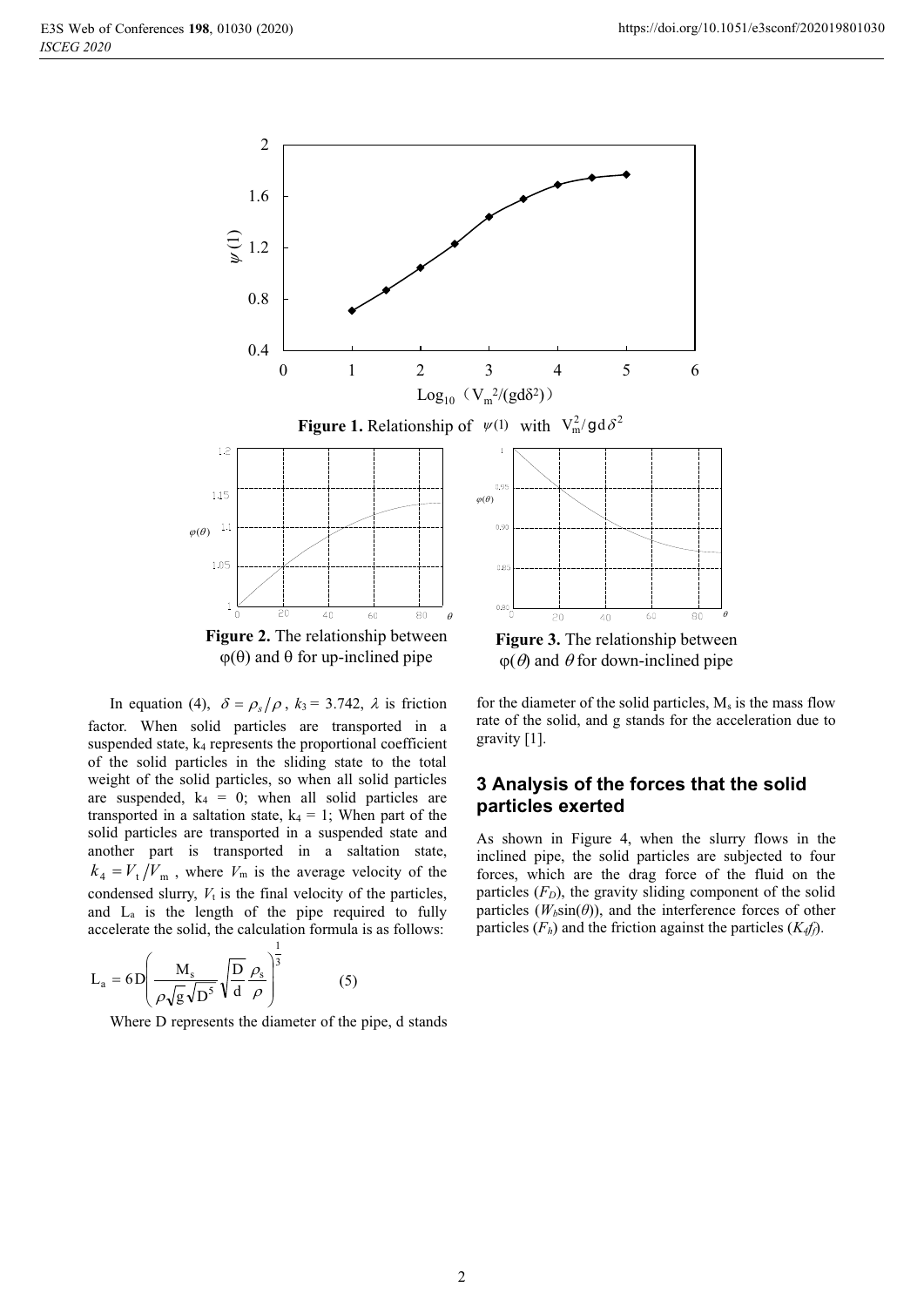

**Figure 4.** Diagram of force acting on particles in inclined pipeline

The equation for the acceleration of a solid is as follows:

$$
\frac{\pi}{6} d_e^3 \left( \rho_s + \frac{\rho}{2} \right) \frac{dV_s}{dt} = F_p - F_h - k_4 F_f \mp W_b \sin \theta
$$
 (6)

$$
F_{\rm D} = \frac{\pi}{4} d^2 C_{\rm D} \frac{(V_{\rm w} - V_{\rm s})^2}{2} \rho
$$
(7)  

$$
F_{\rm h} = \left(1 - (1 - \overline{q})^{2(n-1)} \frac{(\sqrt{\text{Rep}} \alpha + \sqrt{\text{Rep}} \alpha^2 + 4\sqrt{48} \alpha \beta / (1 - \overline{q})^{n-1})^2}{(\sqrt{\text{Rep}} \alpha + \sqrt{\text{Rep}} \alpha^2 + 4\sqrt{48} \alpha \beta)^2}\right) W_{\rm b}
$$
(8)

$$
f_f = \frac{\pi}{\zeta} d^3 \lambda (\rho_s - \rho) g \cos \theta \qquad (9)
$$

and  $F_D$  represents the drag force of water,  $F_h$  stands for the interference force from other solid particles,  $f_f$  is the friction force acting on a single solid particle, d is the diameter of the solid particle,  $W_b$  is the effective gravity of the solid particle in water, and its expression is:  $W_b = \pi d^3 (\rho_s - \rho) g f_b$ ; In addition, C<sub>D</sub> is the drag coefficient calculated from  $V_w - V_s$ ,  $R_{ep}$  is the Reynolds factor of solid particles, and  $\alpha$ ,  $\beta$  are Swanson shape factors. n is a prime number calculated using the Sato Hiroshi equation. After the solid particles are accelerated, the setting slurry will become a stable flow state, and the velocities of water, solid particles and slurry will also become the same. At this time, the acceleration of the solid particle  $dV_s/d_t=0$ , so the equation (6) becomes as follows:

$$
F_p - F_h - k_4 f_f \mp W_b \sin(\theta) = 0 \tag{10}
$$

When the fluid moves in the upward inclined pipe,  $W_b \sin(\theta)$  is a negative value, otherwise it is a positive value.

Substituting equation (7), (8) into equation (10) and combining equation (9) to obtain equation (11) as follows:

$$
V_{s} = V_{w} - \sqrt{\frac{8(F_{h} + k_{4}f_{f}) \mp W_{h} \sin(\theta)}{\pi d_{e}^{2}C_{hr}\rho}}
$$
 (11)

Substituting equation (3) into equation (1) and combing equation (4) to obtain equation (12) as follows:

$$
V = V_{r} + \left[1 - 0.5\zeta\psi(1)\varphi(\theta)\right] \frac{\delta\overline{q}}{\left(1 - \overline{q}\right)_{r}} V_{s}^{2} \left[1 + k_{s}(33\lambda\cos(\theta) \pm \sin(\theta)) \frac{k_{s}\sqrt{L_{s}\varepsilon}}{V_{s}} \left(1 - \frac{1}{\delta}\right)\right]^{2}
$$
  
(12)

# **4 The hydraulic gradient of setting slurry**

The hydraulic gradient when the water is in a turbulent state can be calculated by the following equation:

$$
i = \frac{\lambda}{2gD} V^2 \tag{13}
$$

where *D* is the inner diameter of the pipe, *V* stands for the average velocity of the water. Obviously, when the setting slurry moves in a suspended state, a jumping state or a partly jumping and partly suspended state, equation (13) cannot be used to calculate the hydraulic slope. However, it can be seen from equation (12) that the setting slurry flowing at an average velocity *V*<sup>m</sup> can be regarded as water flowing at an average velocity *V*. More specifically, if the pressure difference existing in the pipe section can make water move forward at a velocity *V*, then after being intervened by group of solid particles with the average volume concentration  $\overline{q}$ , the pressure difference can only make the mixture (setting slurry) move forward with the velocity *Vm*. Therefore, the hydraulic gradient generated when setting slurry flowing at the velocity  $V_m$  flows in the pipeline is equivalent to the hydraulic gradient of the water flowing at the velocity *V* in the same pipeline. The equivalent resistance model in Figure 5 can illustrate the above point very well. Therefore, only when the water velocity *V* in the pipeline can be calculated, the hydraulic gradient of the setting slurry can be obtained.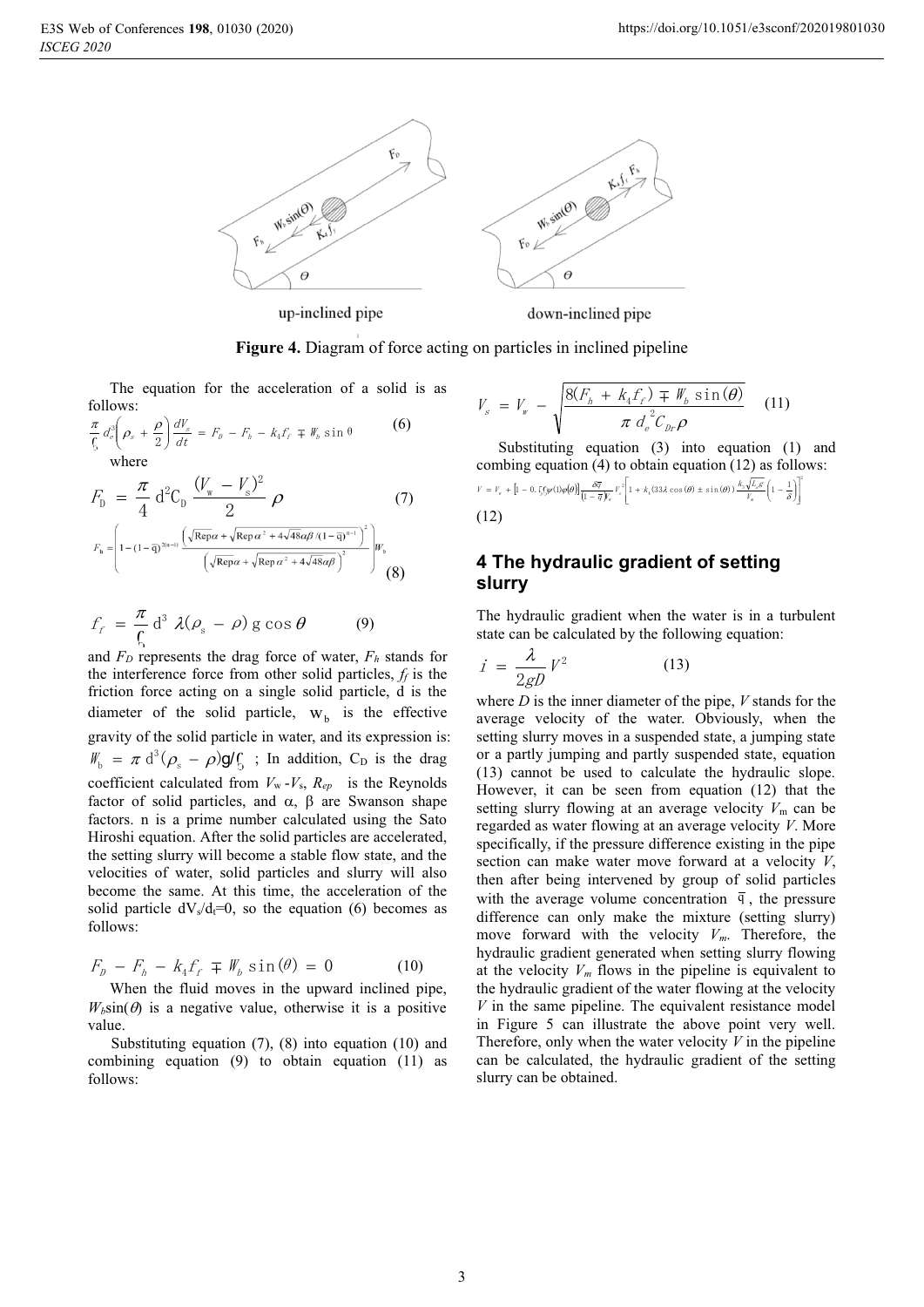

**Figure 5.** Equivalent Resistance model

According to the previous analysis results, the equation to calculate hydraulic gradient of the setting

slurry can be obtained as follows:

$$
i = \frac{\lambda}{2gD} \left\{ V_{w} + \left[ 1 - 0.5\int_{S} \psi(1)\varphi(\theta) \right] \frac{\delta \overline{q}}{\left( 1 - \overline{q} V_{w} \right)^{2}} V_{s}^{2} \left[ 1 + k_{4}(33\lambda \cos \theta \pm \sin \theta) \frac{k_{3} \sqrt{L_{a}g}}{V_{m}} \left( 1 - \frac{1}{\delta} \right) \right]^{2} \right\}^{2} (14)
$$

# **5 The criterion of the solid particles' moving status**

As is mentioned above, *k4* represents the proportion coefficient of solid particles in the slip state to the total weight of solid particles, Its value is mainly related to the state of particle movement [6]. When the average velocity of the setting slurry exceeds the limit flow velocity  $(V_H)$  of the homogeneous fluid, it can be considered that the particles are transported in a suspended state. When average velocity of setting slurry is between the deposit limit velocity  $V_{cd}$  and the float limit velocity  $V_B$ , solid particles can be considered as being transported by saltation. When average velocity of setting slurry is between the float limit velocity  $V_B$  and the homogeneous limit velocity  $V_H$ , solid particles can be considered as being transported in suspension partly and by saltation partly. When the diameter of the solid particles is evenly distributed, it is easy to judge the state of movement. However, when the distribution of the solid particle diameter is within a certain range, it is difficult to determine its motion state. As to the setting slurry when the diameter of the solid particles are rather single, the floating limit velocity  $V_B$  and the homogeneous limit velocity  $V_H$  can be calculated with the following Newitt and Lazarus' equations [7]:

$$
V_{B} = 17 V_{t}
$$
\n
$$
V_{H} = 4.4 \sqrt{g D} C_{D}^{-0.25} (\delta - 1)^{\frac{1}{5}} \quad (16)
$$

### **6 The comparison of the theoretical results with experimental results**

So far, several experts have proposed their calculation models for the friction loss of inclined pipe slurry as follows:

Kawashima's model can be expressed in following:

$$
\frac{i - i_w}{i_w C_v} = \pm \frac{3}{2} \frac{C_D}{\lambda} \left(\frac{d}{D}\right)^{-1} \frac{(1 - \zeta)^2}{\zeta}
$$

(17)

Where  $i_w$  stands for hydraulic gradient of water,  $C_V$ represents slurry volume concentration,  $\zeta$  is a variable related to particle size  $d$ , specific gravity  $\delta$ , and pipe inclination *θ*[2].

When  $\mu_s \cos \theta + \sin \theta > 0$ , the right sign of equation (17) is positive, and the expression of  $\overline{\zeta}$  is as follows:

$$
\bar{\xi} = 1 + \frac{1}{V_s} \sqrt{\frac{4(\rho - 1)gd}{3C_b} (\mu_s \cos \theta + \sin \theta)} \quad (18)
$$

When  $\mu_s \cos \theta + \sin \theta < 0$ , the right sign of equation (17) is negative, and the expression of  $\zeta$  is as follows:

$$
\bar{\xi} = 1 - \frac{1}{V_{m}} \sqrt{\frac{4(\rho - 1)gd}{3C_{D}}} \left(\mu_{s} \cos \theta + \sin \theta\right) (19)
$$

When  $\mu_s \cos \theta + \sin \theta = 0$ ,  $\zeta = 1$ ,  $i = i_w$ 

Where  $u_s$  is friction coefficient

Worster's model[2] can be expressed in following:

$$
i_{\scriptscriptstyle{m}} = i_0 + (i_{\scriptscriptstyle{h}} - i_0) \cos(\theta) \pm C_V (\delta - 1) \sin(\theta) \quad (20)
$$

Where  $i_h$  stands for the hydraulic gradient of slurry in horizontal pipeline with the same concentration.

In Figure 6, Figure 7 and Figure 8, Huang zhao-lin's experiment data (down inclined) has been used to verify theoretical model $[8]$ . In Huang zhao-lin's experiment, solid particle diameter is 0.2042mm, and relative density is 1.552. The slurry volume concentration is 21.74%. In Figure 6, pipe inclination is 15 degree, pipe inside diameter is 20 mm. In Fig.7, pipe inclination is 30 degree, pipe inside diameter is 15 mm. In Figure 8, pipe inclination is 40 degree, pipe inside diameter is 15 mm.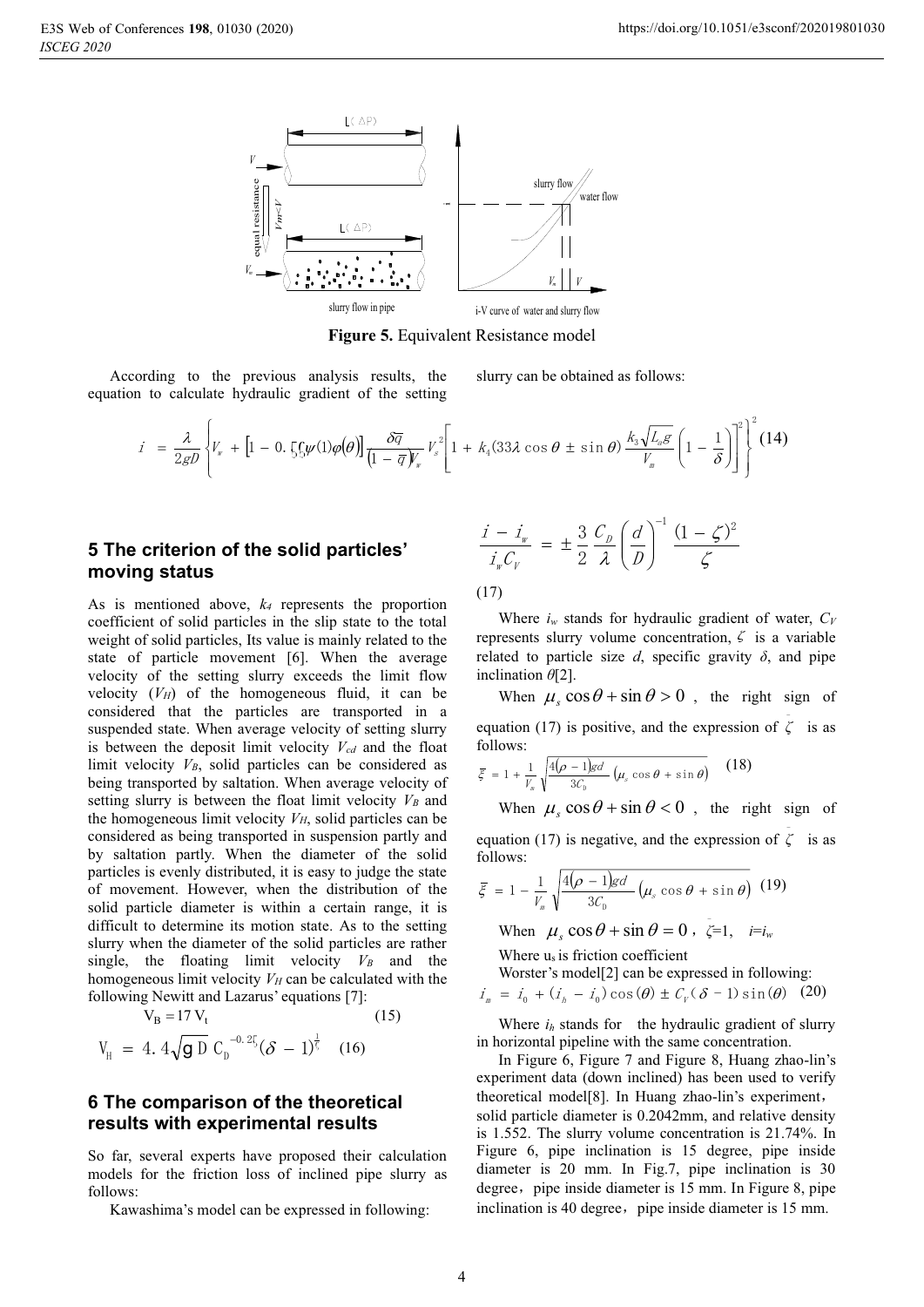In figure 6, the maximum deviation between the author formula calculating values and measured values is 9.71%, and the value is 11.09%, 52.91% for Worster and Kawashima formula respectively.

Some important information can be obtained from Figure 7, the maximum deviation between the author

formula calculating values and measured values is 10.33%, and 63.44%, 7.07% for Worster and Kawashima formula respectively. Truthfully speaking, the calculation deviation of the author's formula is not obvious.



**Figure 6.** Comparison of Several Calculating Formulas for *D*=20 mm, *θ*=15°



**Figure 7.** Comparison of Several Calculating Formulas for  $D=15$  mm,  $\theta=30^\circ$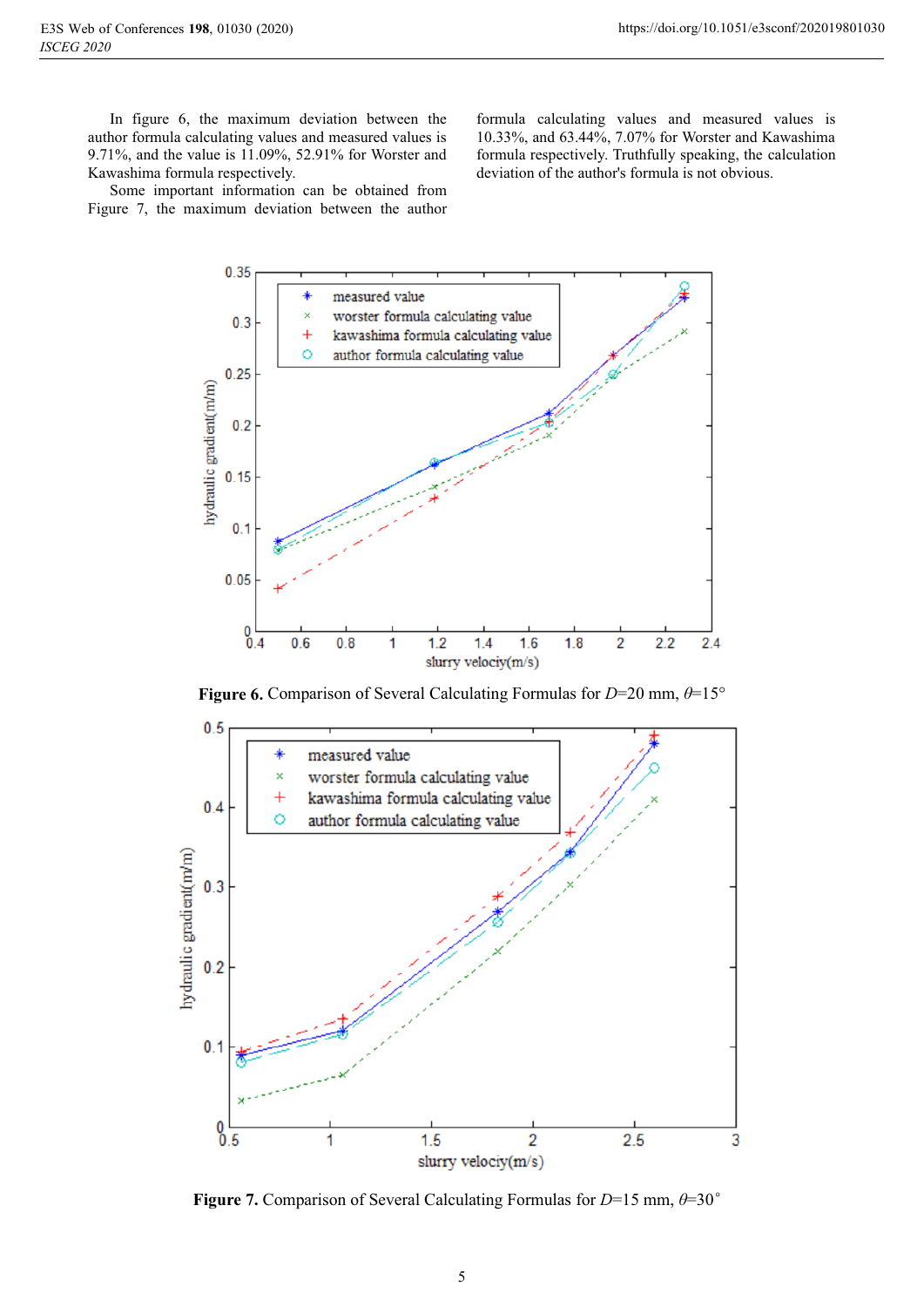

**Figure 8.** Comparison of Several Calculating Formulas for *D*=15 mm, *θ*=40°

In figure 8, the maximum deviation between the author formula calculating values and measured values is 13.33%, and 84.29%, 20.93% for Worster's and Kawashima's formula respectively. Generally speaking, the calculation deviation of the author's formula is small.

Except for individual data points, the deviation calculated by the author's formula is the smallest from Figure 6, Figure 7 and Figure 8.

In Figure 9 and Figure 10, Diniz and Coiado[9] inclined experiment results(up inclined) and detailed experiment procedure are investigatived. In his experiment, solids diameter is 0.20 mm, pipe inside diameter is 75 mm and relative density value is 2.68. The

slurry volume concentration is 5%. In Figure 9 and Figure 10, pipe inclination is 11 and 34 degree, respectively.

In Figure 9, the maximum deviation between the author formula calculating values and measured values is 8.71%, 14.21% and 42.36% for Worster's model and Kawashima's formula respectively. In Figure 10, the maximum deviation between the author formula calculating values and measured values is 5.79%, 7.47% and 22.84% for Worster's model and Kawashima's formula respectively. It is clear that in Figure 9 and Figure 10, the deviation of the author's formula is the smallest.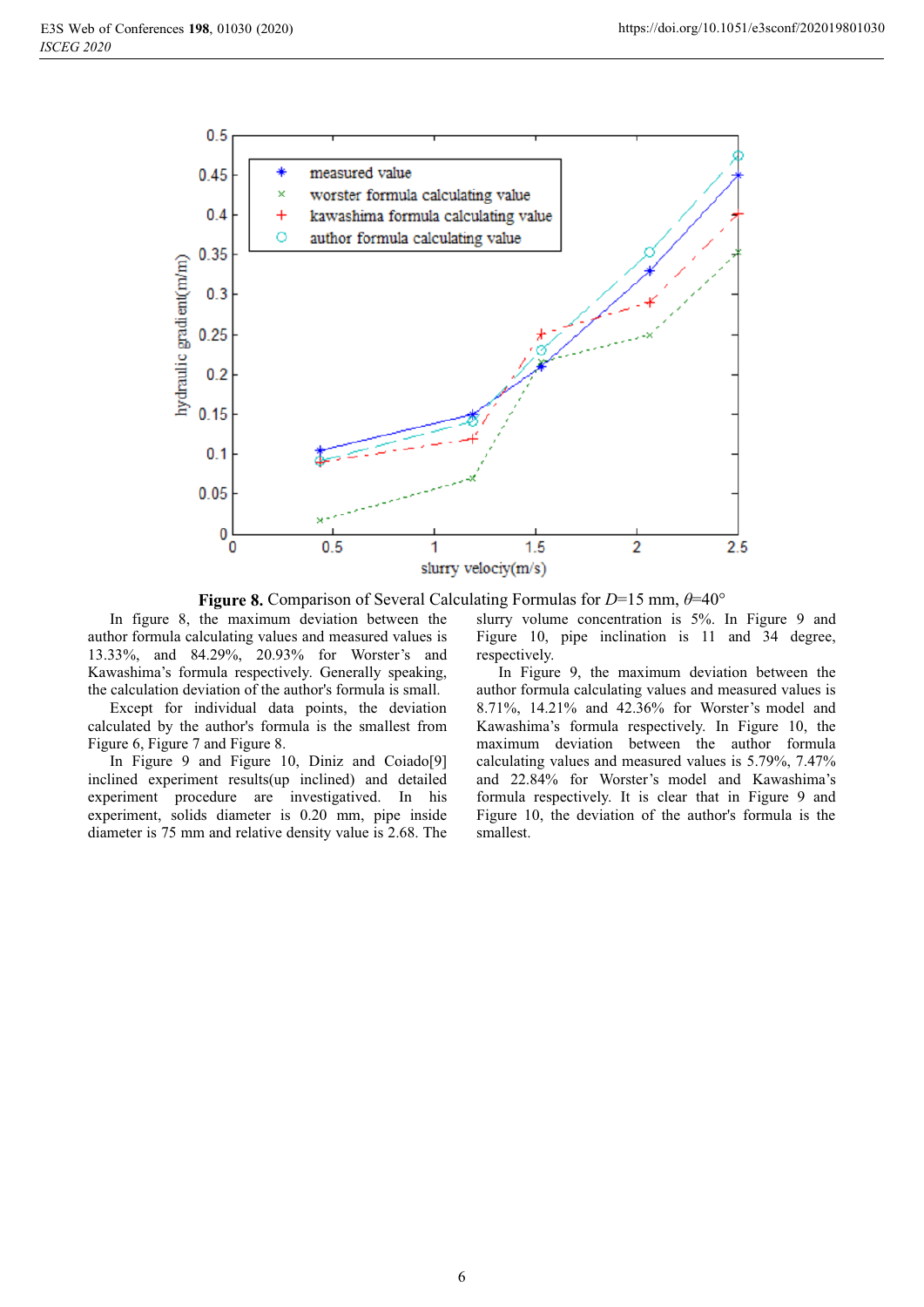

**Figure 9.** Comparison of several calculating formulas



**Figure 10.** Comparison of Several Calculating Formulas

From Fig.6-10, the author's model is consistent with measured values and the deviation is not exceed 13.33%, while the other two models have larger deviation. It can be concluded that when the slurry velocity is low, all the three model's calculating deviation is large. From the deduction of Kawashima's model, there is not used for solid in suspending state. As for low velocity, the deviation of Kawashima's model is mainly that value of coefficient of pressure loss is not suitable for medium particles. For Worster's model, reason of deviation is probably due to its less influencing